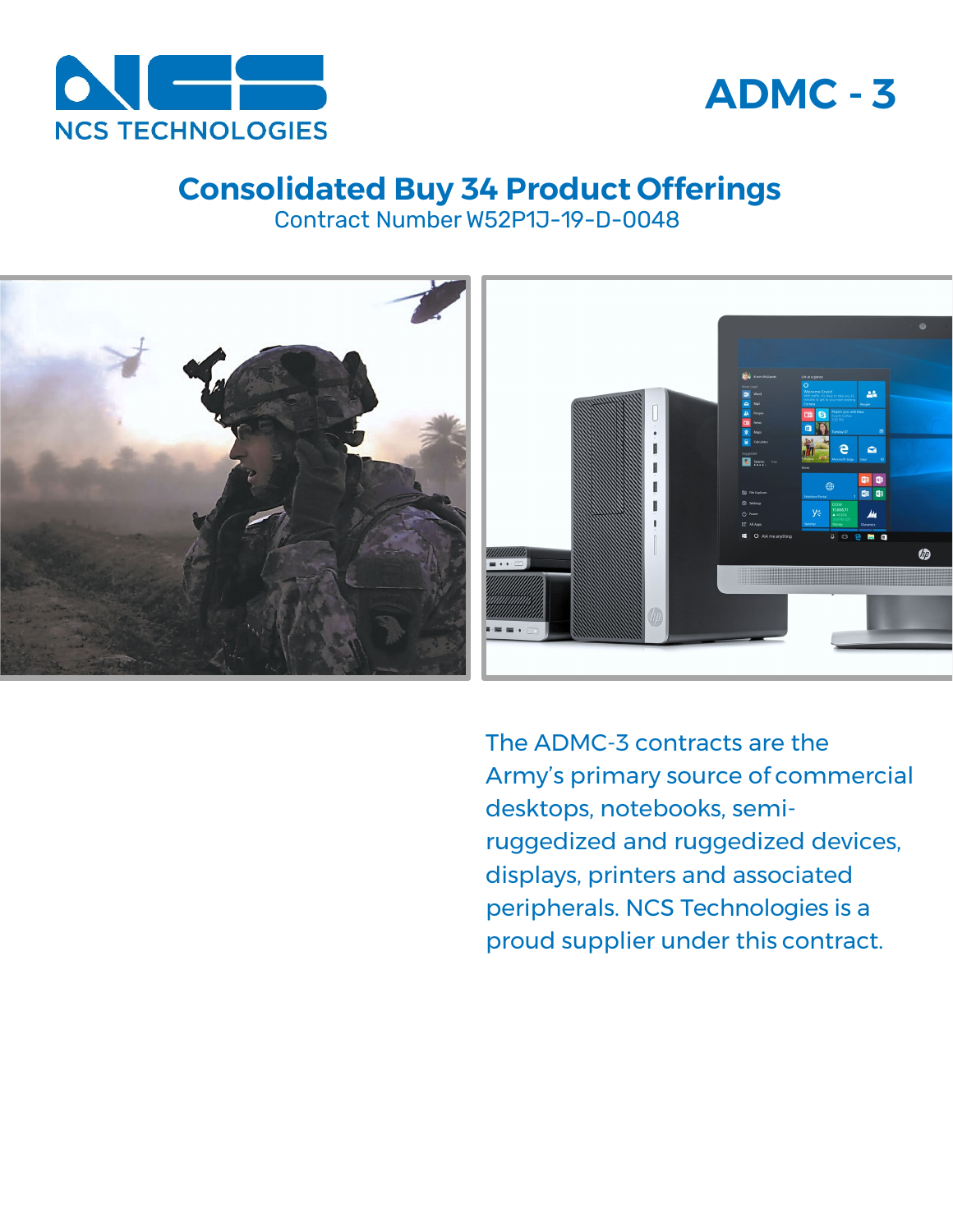# **Desktops**



# Standard Desktop (GSS)

#### **HP ProDesk 600 G6 Microtower**

The work you do is evolving and your PC needs to be flexible enough to handle new and heavier loads efficiently and affordably. The HP ProDesk 600 Microtower packs the power and security you need into an efficient and easy-to-manage business-ready PC.

#### Performance Desktop (GSS)

#### **HP Z2 G5 Tower**

World-class performance is now within reach with a desktop certified for pro software. From entry 2D/3D CAD design to VR content creation, you gain speed and efficiency in your professional workflows. Go beyond a business PC. Upgrade to a Z.



#### Small Form Factor Desktop (GSS) **HP ProDesk 400 G7 SFF**

Designed to fit the modern workspace, the small and reliable HP ProDesk 400 Small Form Factor is equipped with strong security features and performance that's scalable to grow with your business.



#### Integrated Desktop (GSS) **HP ProOne 600 G6 All-in-One**

The HP ProOne 600 22" All-in-One is a sound investment that can be quickly deployed into demanding environments with a micro-edge, anti-glare display, strong security, and comprehensive manageability features.



#### Scientific Workstation

#### **HP Z4 G4 Workstation**

Perfect for engineering, visualization and Machine Learning, HP's most popular workstation delivers disruptive performance for a wide spectrum of applications. With a choice of Intel® Xeon® or Core™ X processors, and support for dual extreme graphics, you get all you need, nothing more.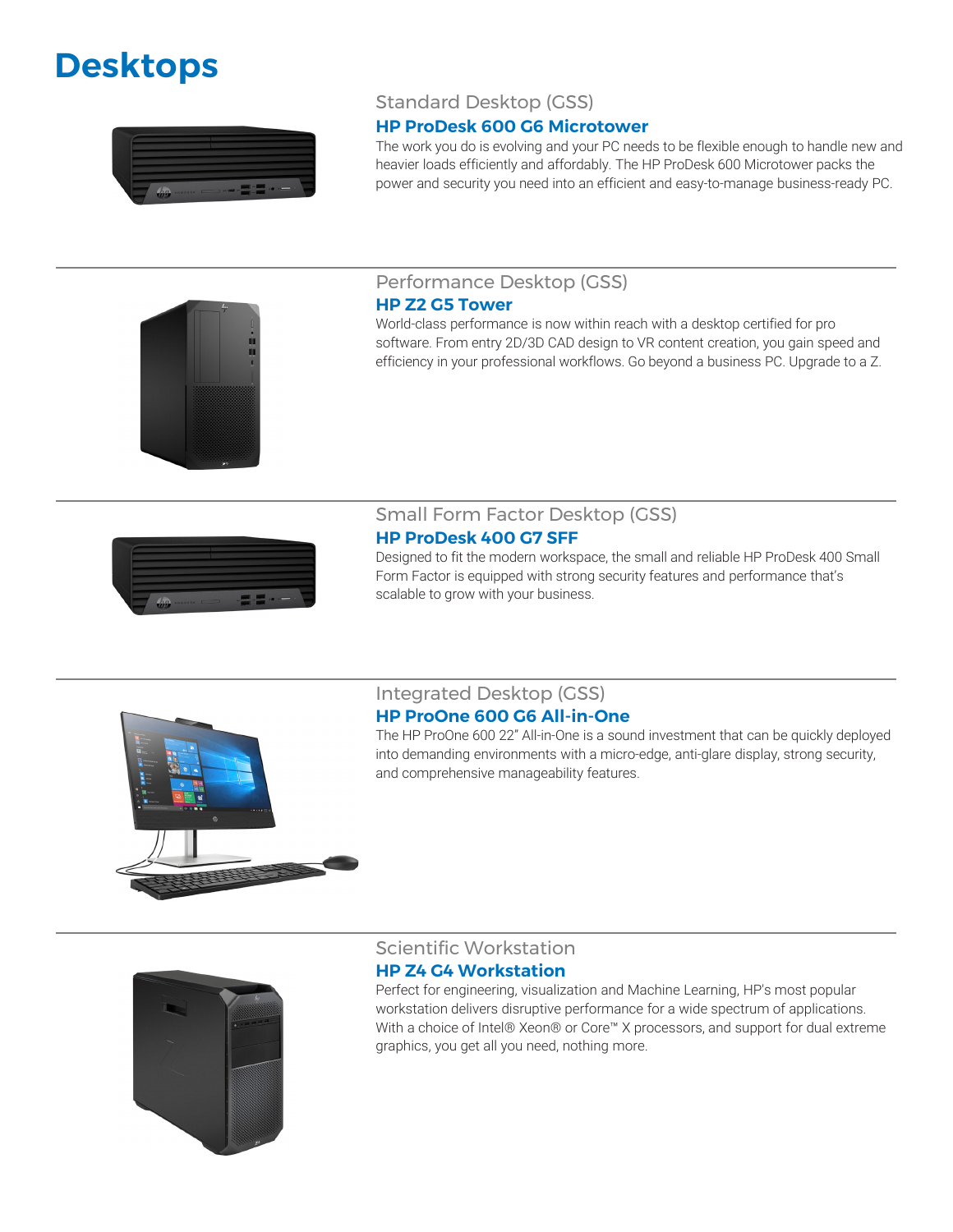# **Notebooks**



Standard Notebook (GSS)

### **HP EliteBook 855 G7**

Full-featured, thin, and light, the reliable HP EliteBook 855 offers essential commercial features at an affordable price to every business. Automatic security solutions, powerful performance, and long battery life help keep your business productive.

# Performance Notebook (GSS)

#### **HP ZBook Power G7**

Get extraordinary performance with industry-leading security packed into a mobile workstation designed to thrive with heavy rendering - engineering and simulation workflows.



# Lightweight Notebook (GSS)

#### **HP ProBook 630 G8**

The new modern design of the HP ProBook 630 brings style to the enterprise and delivers the performance, durability, security, and manageability required for today's workforce. Flexible configuration options fit a range of users and budgets.



#### Ruggedized Notebook **DurabookS14 Semi-Rugged**

The all-new Durabook S14I features the latest 11th Generation Intel® CPUs and classleading 4' drop spec/IP53 rating, pushing semi-rugged devices to a whole new level. The S14I is engineered to combine military-grade durability, field-worker functionality, computing performance, and long battery life for non-stop use, making it suitable for use in locations where rain or dust may be a regular occurrence. For workers in today's challenging and versatile working environments, the S14I rugged laptop is truly in a class of its own.

# **Tablets**



# Standard Tablet (GSS ) **HP Elite x2 G8**

Work keeps you moving from one location to the next all day requiring one device designed for an enterprise environment that lets you work on-the-go. The HP Elite x2 combines modern PC performance with pure tablet mobility.